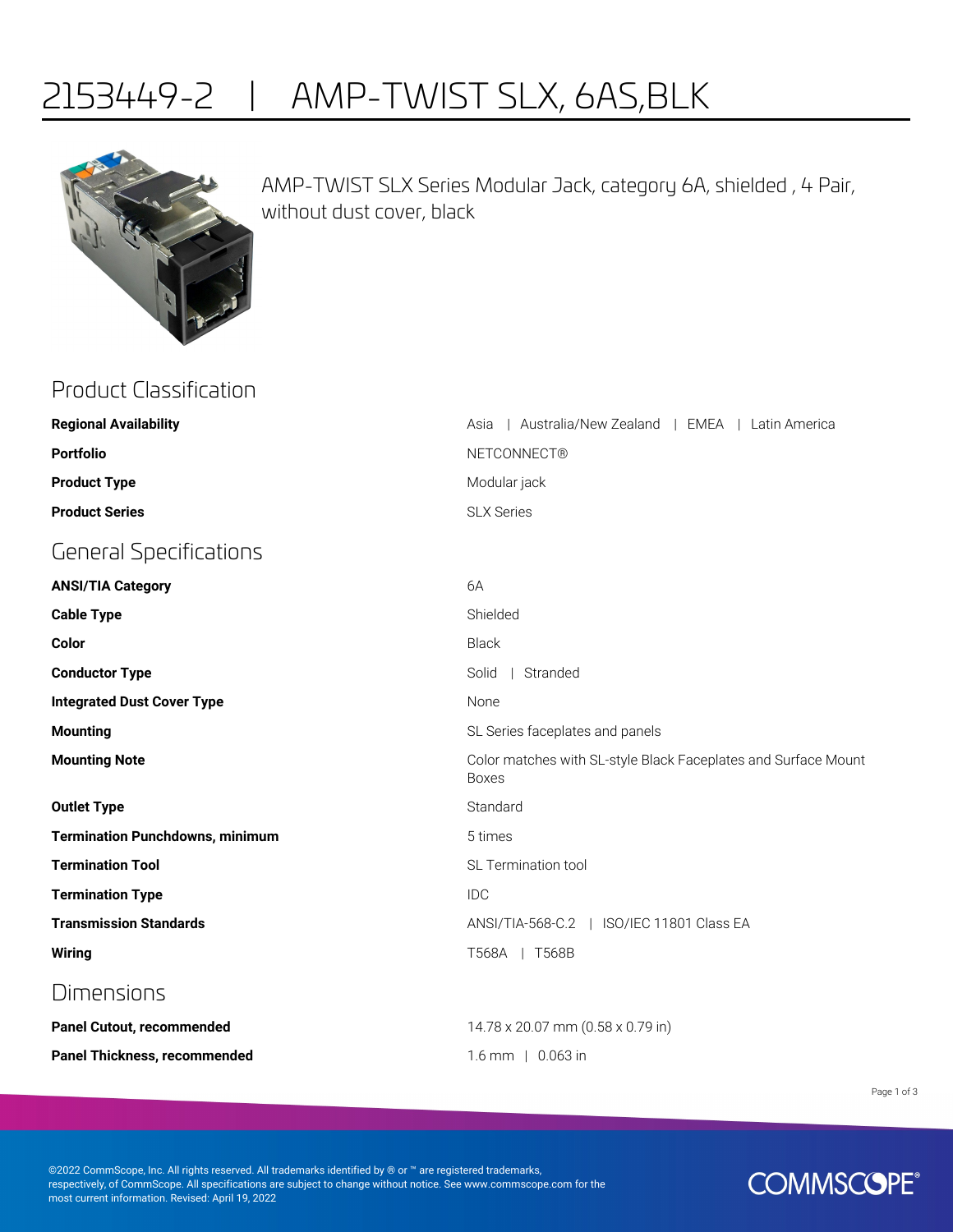## 2153449-2 | AMP-TWIST SLX, 6AS,BLK

| <b>Height</b>                                           | 16.13 mm   0.635 in                                                                                                                                                                                  |
|---------------------------------------------------------|------------------------------------------------------------------------------------------------------------------------------------------------------------------------------------------------------|
| Width                                                   | 14.44 mm   0.569 in                                                                                                                                                                                  |
| <b>Depth</b>                                            | 36.8 mm   1.449 in                                                                                                                                                                                   |
| <b>Compatible Cable Diameter, maximum</b>               | 8.5 mm   0.335 in                                                                                                                                                                                    |
| <b>Compatible Insulated Conductor Diameter, maximum</b> | 1.6 mm   0.063 in                                                                                                                                                                                    |
| <b>Contact Plating Thickness</b>                        | $1.27 \mu m$                                                                                                                                                                                         |
| <b>Compatible Conductor Gauge, solid</b>                | 26-22 AWG                                                                                                                                                                                            |
| <b>Compatible Conductor Gauge, stranded</b>             | 26-24 AWG                                                                                                                                                                                            |
| Electrical Specifications                               |                                                                                                                                                                                                      |
| <b>Remote Powering</b>                                  | Fully supports the safe delivery of power over LAN cabling described<br>by IEEE 802.3bt (Type 4) and complies with the unmating under<br>electrical load requirements prescribed by IEC 60512-99-002 |
| <b>Material Specifications</b>                          |                                                                                                                                                                                                      |
| <b>Contact Base Material</b>                            | Beryllium copper                                                                                                                                                                                     |
| <b>Contact Plating Material</b>                         | Gold                                                                                                                                                                                                 |
| <b>Material Type</b>                                    | Polycarbonate   Zamak                                                                                                                                                                                |
| <b>Mechanical Specifications</b>                        |                                                                                                                                                                                                      |
| <b>Plug Insertion Life, minimum</b>                     | 750 times                                                                                                                                                                                            |
| <b>Environmental Specifications</b>                     |                                                                                                                                                                                                      |
| <b>Operating Temperature</b>                            | -10 °C to +60 °C (+14 °F to +140 °F)                                                                                                                                                                 |
| <b>Flammability Rating</b>                              | UL 94 V-0                                                                                                                                                                                            |
| Packaging and Weights                                   |                                                                                                                                                                                                      |
| <b>Packaging Material</b>                               | Standard                                                                                                                                                                                             |
| <b>Packaging quantity</b>                               | 24                                                                                                                                                                                                   |
| <b>Packaging Type</b>                                   | Box<br>Bag                                                                                                                                                                                           |
|                                                         |                                                                                                                                                                                                      |

## Regulatory Compliance/Certifications

ROHS Compliant/Exempted

| Agency     | <b>Classification</b>                                            |
|------------|------------------------------------------------------------------|
| CHINA-ROHS | Above maximum concentration value                                |
| <b>RCM</b> | Compliant to electrical safety & telecommunications requirements |

Page 2 of 3

©2022 CommScope, Inc. All rights reserved. All trademarks identified by ® or ™ are registered trademarks, respectively, of CommScope. All specifications are subject to change without notice. See www.commscope.com for the most current information. Revised: April 19, 2022